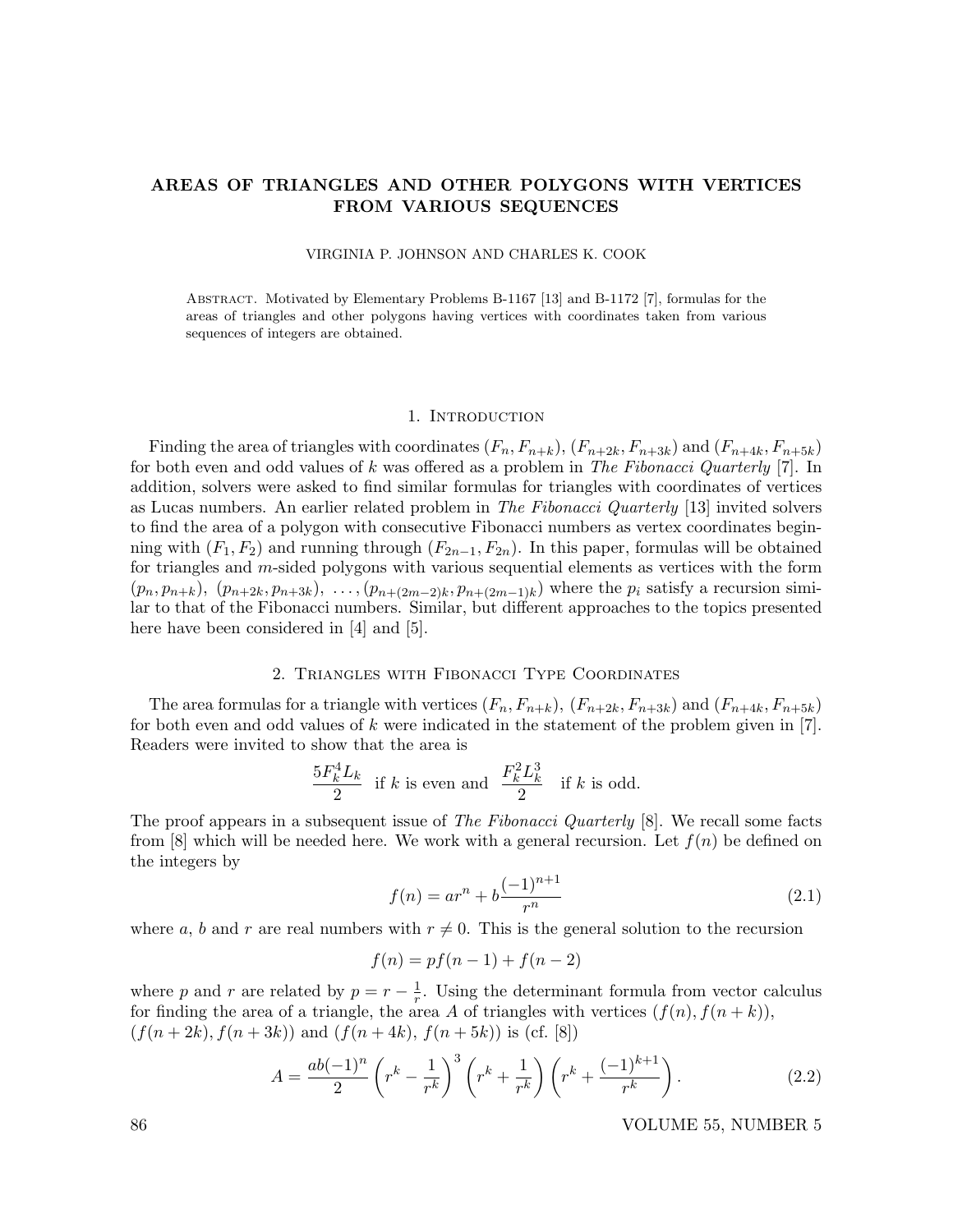Using appropriate values for  $a, b$  and  $r$ , the general solution can be used to prove area formulas for triangles using Fibonacci type coordinates. The following are from [8]. If  $a = b =$  $\frac{1}{\sqrt{2}}$ and  $r = \frac{1+\sqrt{5}}{2}$  $\frac{1}{2} \cdot \frac{\sqrt{5}}{2}$ , then  $f(n) = F_n$ , and if  $\overline{a} = 1$ ,  $\overline{b} = -1$  and  $r = \frac{1+\sqrt{5}}{2}$  $\frac{-\sqrt{5}}{2}$  then  $f(n) = L_n$ .

If k is even, then 
$$
\begin{cases} a\left(r^k - \frac{1}{r^k}\right) = a\left(r^k + \frac{(-1)^{k+1}}{r^k}\right) = F_k\\ \left(r^k + \frac{1}{r^k}\right) = \left(r^k + \frac{(-1)(-1)^{k+1}}{r^k}\right) = L_k \end{cases}
$$
(2.3)

and

if k is odd, then  
\n
$$
\begin{cases}\na\left(r^k + \frac{1}{r^k}\right) = a\left(r^k + \frac{(-1)(-1)^{k+1}}{r^k}\right) = F_k \\
\left(r^k - \frac{1}{r^k}\right) = \left(r^k + \frac{(-1)(-1)^{k+1}}{r^k}\right) = L_k.\n\end{cases}
$$
\n(2.4)

The area of the triangle with coordinates of vertices as Fibonacci numbers given above follows directly from 2.2, 2.3 and 2.4. Similarly, the area of the triangle with Lucas vertices  $(L_n, L_{n+k}),$  $(L_{n+2k}, L_{n+3k})$  and  $(L_{n+4k}, L_{n+5k})$  is

$$
\frac{25}{2}F_k^4L_k
$$
, if  $k$  is even and 
$$
\frac{5F_k^2L_k^3}{2}
$$
, if  $k$  is odd.

We turn our attention to generalized Fibonacci numbers. Consider the sequence  $[G_n]$  where  $G_0 = t-s$ ,  $G_1 = s$ ,  $G_2 = t$  and  $G_{n+1} = G_n + G_{n-1}$ . Using (2.1) and solving the linear system,  $f(0) = (t - s)$  and  $f(1) = s$ , we find that if  $a = \frac{s + \frac{(t - s)}{r}}{\sqrt{s}}$  $\frac{r}{\sqrt{r}}$ 5  $, b = \frac{s + (s - t)r}{\sqrt{s}}$ 5 and  $r = \frac{1+\sqrt{5}}{2}$  $\frac{1}{2}$ , then  $f(n) = G_n$ . Note that  $ab = \frac{s^2 + st - t^2}{5}$  $\frac{5c-c}{5}$ .

**Theorem 2.1.** The area of the triangle with generalized Fibonacci vertices  $(G_n, G_{n+k})$ ,  $(G_{n+2k}, G_{n+3k})$ and  $(G_{n+4k}, G_{n+5k})$  is

$$
\frac{5(s^2+st-t^2)}{2}F_k^4L_k \text{ if } k \text{ is even and } \left(\frac{s^2+st-t^2}{2}\right)F_k^2L_k^3 \text{ if } k \text{ is odd.}
$$

*Proof.* If k is even, using  $(2.2)$  and  $(2.3)$ ,

$$
A = \frac{ab}{2} \left( r^k - \frac{1}{r^k} \right)^4 \left( r^k + \frac{1}{r^k} \right) = \frac{5(s^2 + st - t^2)}{2} F_k^4 L_k.
$$

If k is odd, using  $(2.2)$  and  $(2.4)$ 

$$
A = \frac{ab}{2} \left( r^k - \frac{1}{r^k} \right)^3 \left( r^k + \frac{1}{r^k} \right)^2
$$
  
=  $\frac{(s^2 + s - t^2)}{2(\sqrt{5})^2} \left( r^k + \frac{(-1)^{k+1}}{r^k} \right)^2 \left( r^k + \frac{-1(-1)^{k+1}}{r^k} \right)^3$ .  
Hence  $A = \left( \frac{s^2 + st - t^2}{2} \right) F_k^2 L_k^3$ .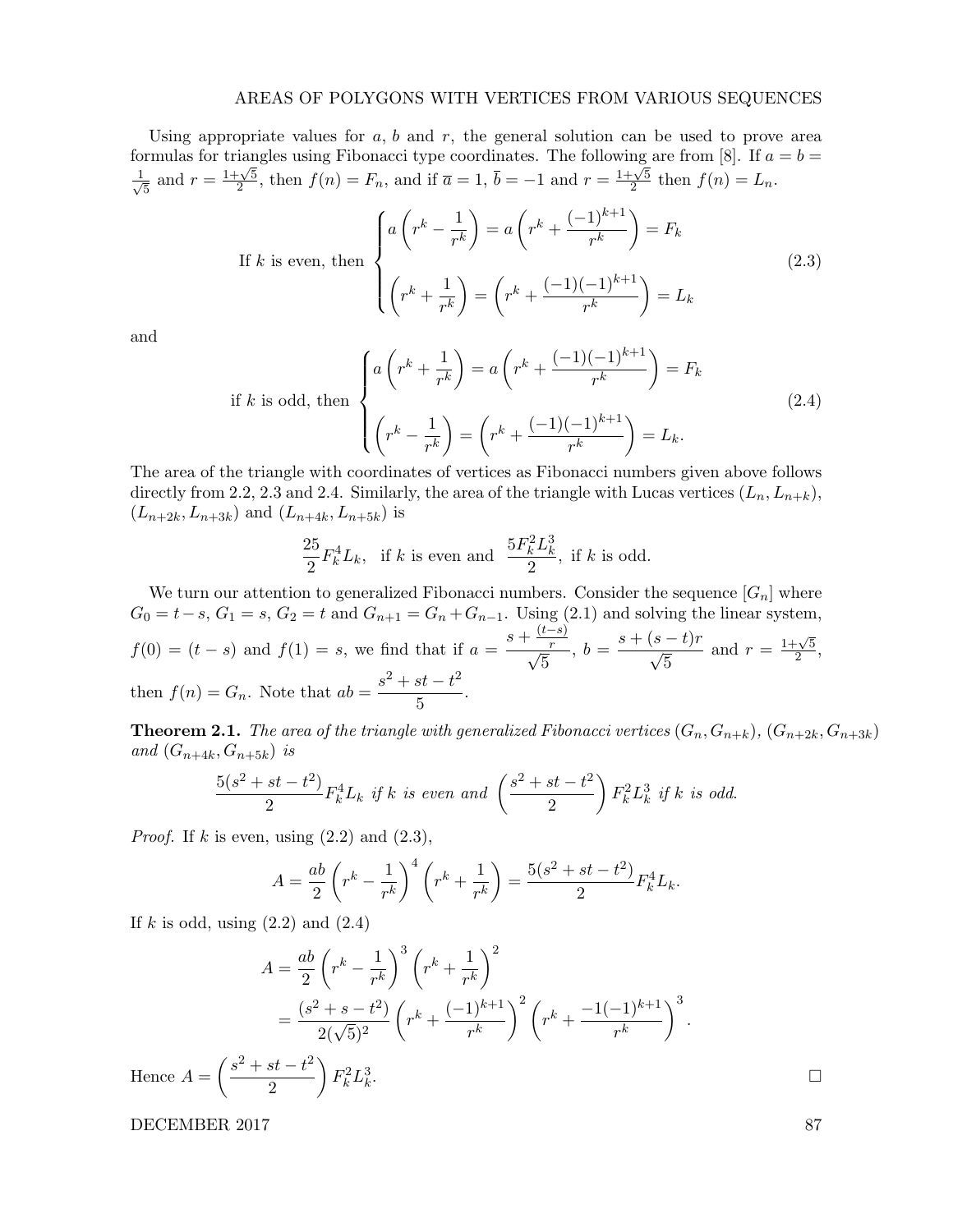#### THE FIBONACCI QUARTERLY

It is also possible to find the formula for the area of a triangle if the coordinates of the vertices are Pell numbers or Pell-Lucas numbers. The Pell and Pell-Lucas numbers have Binet forms: [2, 10, 12] √

$$
P_n = \frac{(1 + \sqrt{2})^n - (1 - \sqrt{2})^n}{2\sqrt{2}} = \frac{\alpha^n - \beta^n}{\alpha - \beta}
$$

and

$$
Q_n = (1 + \sqrt{2})^n + (1 - \sqrt{2})^n = \alpha^n + \beta^n.
$$

Returning to the general function  $(2.1)$ ,  $f(n) = ar^n+b\frac{(-1)^{n+1}}{n}$  $\frac{(1)^{n+1}}{r^n}$ , if  $r = 1 + \sqrt{2}$  and  $a = b = \frac{1}{2\sqrt{2}}$ 2  $\frac{1}{\sqrt{2}}$ 2 then  $f(n) = P_n$ . If  $r = 1 + \sqrt{2}$ ,  $\overline{a} = 1$  and  $\overline{b} = -1$ , then  $f(n) = Q_n$ .

If k is even, then 
$$
\begin{cases} a\left(r^k - \frac{1}{r^k}\right) = a\left(r^k + \frac{(-1)^{k+1}}{r^k}\right) = P_k\\ \left(r^k + \frac{1}{r^k}\right) = \left(r^k + \frac{(-1)(-1)^{k+1}}{r^k}\right) = Q_k \end{cases}
$$
(2.5)

and

$$
\text{if } k \text{ is odd, then } \begin{cases} a\left(r^k + \frac{1}{r^k}\right) = a\left(r^k + \frac{(-1)(-1)^{k+1}}{r^k}\right) = P_k\\ \left(r^k - \frac{1}{r^k}\right) = \left(r^k + \frac{(-1)(-1)^{k+1}}{r^k}\right) = Q_k. \end{cases} \tag{2.6}
$$

**Theorem 2.2.** The area of the triangle with Pell vertices  $(P_n, P_{n+k})$ ,  $(P_{n+2k}, P_{n+3k})$  and  $(P_{n+4k}, P_{n+5k})$  is

$$
4P_k^4Q_k, \text{ if } k \text{ is even and } \frac{P_k^2Q_k^3}{2}, \text{ if } k \text{ is odd.}
$$

*Proof.* If k is even, using  $(2.2)$  and  $(2.5)$ , we get

$$
A = \frac{ab}{2} \left( r^k - \frac{1}{r^k} \right)^4 \left( r^k + \frac{1}{r^k} \right) = \frac{(2\sqrt{2})^2}{2(2\sqrt{2})^4} \left( r^k - \frac{1}{r^k} \right)^4 \left( r^k + \frac{1}{r^k} \right) = 4P_k^4 Q_k.
$$

If k is odd, using  $(2.2)$  and  $(2.6)$ , we get

$$
A = \frac{ab}{2} \left( r^k - \frac{1}{r^k} \right)^3 \left( r^k + \frac{1}{r^k} \right)^2 = \frac{1}{2(2\sqrt{2})^2} \left( r^k - \frac{1}{r^k} \right)^3 \left( r^k + \frac{1}{r^k} \right)^2 = \frac{P_k^2 Q_k^3}{2}.
$$

**Theorem 2.3.** The area of the triangle with Lucas-Pell vertices  $(Q_n, Q_{n+k})$ ,  $(Q_{n+2k}, Q_{n+3k})$ and  $(Q_{n+4k}, Q_{n+5k})$  is

 $32P_k^4Q_k$ , if k is even and  $8P_k^2Q_k^3$ , if k is odd.

*Proof.* If  $k$  is even then

$$
A = \frac{\overline{a}\overline{b}}{2} \left( r^k - \frac{1}{r^k} \right)^4 \left( r^k + \frac{1}{r^k} \right) = \frac{-(2\sqrt{2})^4}{2(2\sqrt{2})^4} \left( r^k - \frac{1}{r^k} \right)^4 \left( r^k + \frac{1}{r^k} \right).
$$

The absolute value gives the area as  $32P_k^4Q_k$ .

88 VOLUME 55, NUMBER 5

,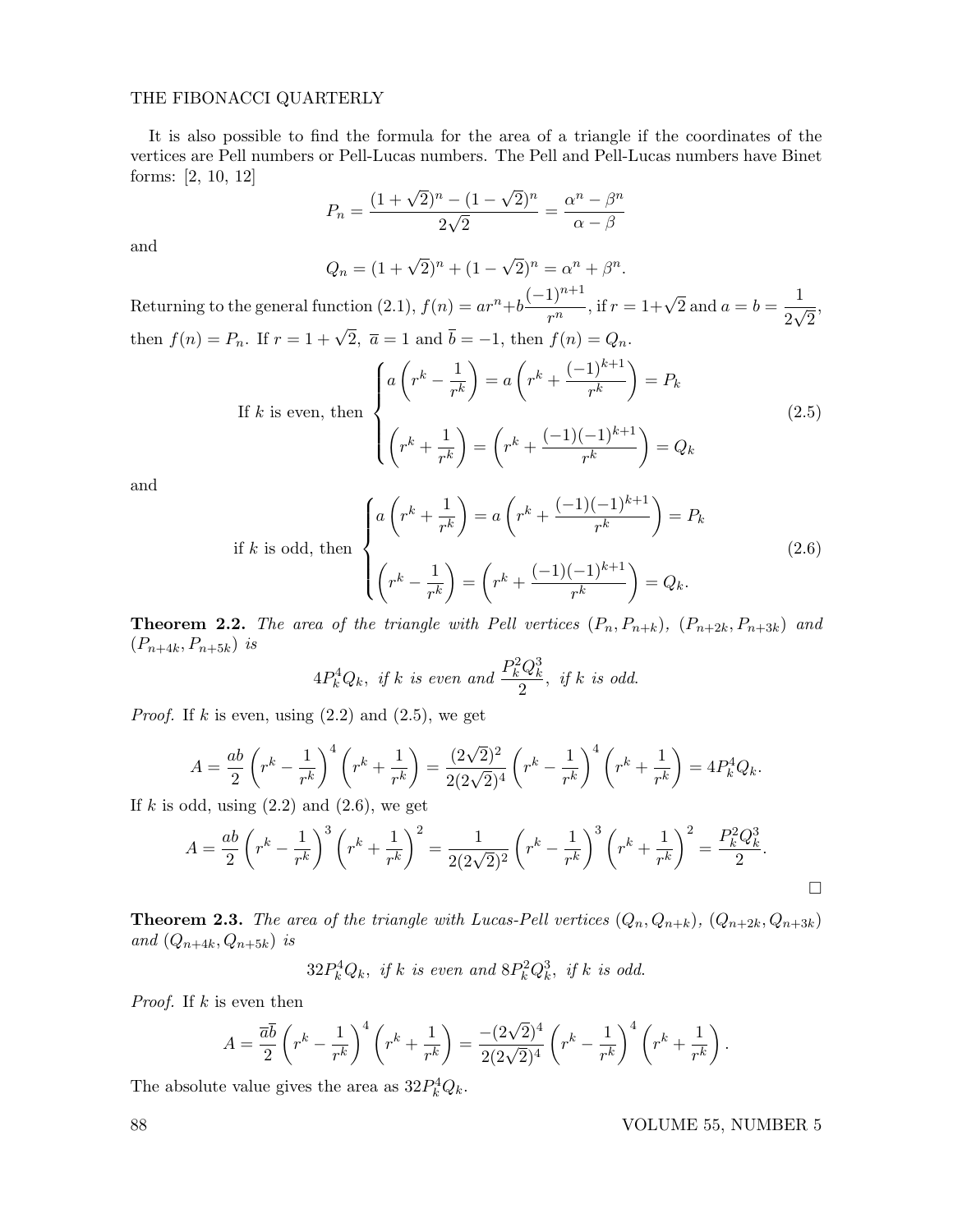If  $k$  is odd then

$$
A = \frac{\overline{ab}}{2} \left( r^k - \frac{1}{r^k} \right)^3 \left( r^k + \frac{1}{r^k} \right)^2 = \frac{-(2\sqrt{2})^2}{2(2\sqrt{2})^2} \left( r^k - \frac{1}{r^k} \right)^3 \left( r^k + \frac{1}{r^k} \right)^2.
$$
  
we value gives the area as  $8P_k^2 Q_k^3$ .

The absolute value gives the area as  $8P_k^2Q_k^3$ 

For triangles with Jacobsthal and Jacobsthal-Lucas [11] sequences as vertices, the eigenvalues do not lend themselves to the structure using (2.1). Using the Binet forms for the Jacobsthal and Jacobsthal-Lucas numbers [9], we get

$$
J_n = \frac{1}{3}(2^n - (-1)^n)
$$

and

$$
j_n = 2^n + (-1)^n.
$$

Theorem 2.4. The points with Jacobsthal coordinates

$$
(J_n, J_{n+k}), (J_{n+2k}, J_{n+3k}), (J_{n+4k}, J_{n+5k}), \ldots, (J_{n+2mk}, J_{n+(2m+1)k}),
$$

are colinear as are the points with Jacobsthal-Lucas coordinates

 $(j_n, j_{n+k}), (j_{n+2k}, j_{n+3k}), (j_{n+4k}, j_{n+5k}), \ldots, (j_{n+2mk}, j_{n+(2m+1)k}).$ 

Proof. The equation of the line through the first two points with Jacobsthal coordinates is

$$
y = \frac{J_{n+3k} - J_{n+k}}{J_{n+2k} - J_n} (x - J_n) + J_{n+k}.
$$

For  $x = J_{n+2mk}$  with  $m \geq 4$  we have  $y = \frac{J_{n+3k} - J_{n+k}}{I_{n+3k}}$  $\frac{n+3k}{J_{n+2k}-J_n}$   $(J_{n+2mk}-J_n) + J_{n+k}$ . Using the Binet form, this can be written as

$$
y = \left(\frac{2^{n+3k} - 2^{n+k}}{2^{n+2k} - 2^n}\right) \left(\frac{2^{n+2mk} - 2^n}{3}\right) + \left(\frac{2^{n+k} - (-1)^{n+k}}{3}\right)
$$

$$
2^{n+2m+1/k} \left(2^{n+1/k} - (-1)^{n+k}\right)
$$

which simplifies to  $y = \frac{2^{n+(2m+1)k} - (-1)^{n+k}}{2}$  $\frac{(1)}{3}$ . Since  $n + k$  and  $n + (2m + 1)k$  are congruent mod 2,  $y = J_{n+(2m+1)k}$ . Thus all the points in the set are colinear. The proof for the set of points with Jacobsthal-Lucas coordinates is similar.

As these points are colinear they form a degenerate polygon which will have area  $A = 0$ .

#### 3. Area of m-sided polygons with Fibonacci type vertices

Problem B-1167 in the Fibonacci Quarterly [13] asked to find the area of a polygon with vertices  $(F_1, F_2), (F_3, F_4), \ldots, (F_{n-1}, F_n)$ . In this section, we explore a more general approach to find the area of an  $m$ -sided polygons whose vertices have Fibonacci type coordinates

$$
(f_n, f_{n+k}), (f_{n+2k}, f_{n+3k}), (f_{n+4k}, f_{n+5k}), \ldots, (f_{n+(m-2)k}, f_{n+(m-1)k}).
$$

As before we start with a general case and use the result to find the area of  $m$ -sided polygons with other Fibonacci type sequences as coordinates of the vertices. Using the surveyor's formula [3], the area of polygons with vertex coordinates  $P_1(x_1, y_1), P_2(x_2, y_2), \ldots, P_n(x_n, y_n)$  is

$$
A = \frac{1}{2} \left| \sum_{i=1}^{n-1} x_i y_{i+1} + x_n y_1 - \sum_{i=1}^{n-1} x_{i+1} y_i - x_1 y_n \right|.
$$
 (3.1)

DECEMBER 2017 89

2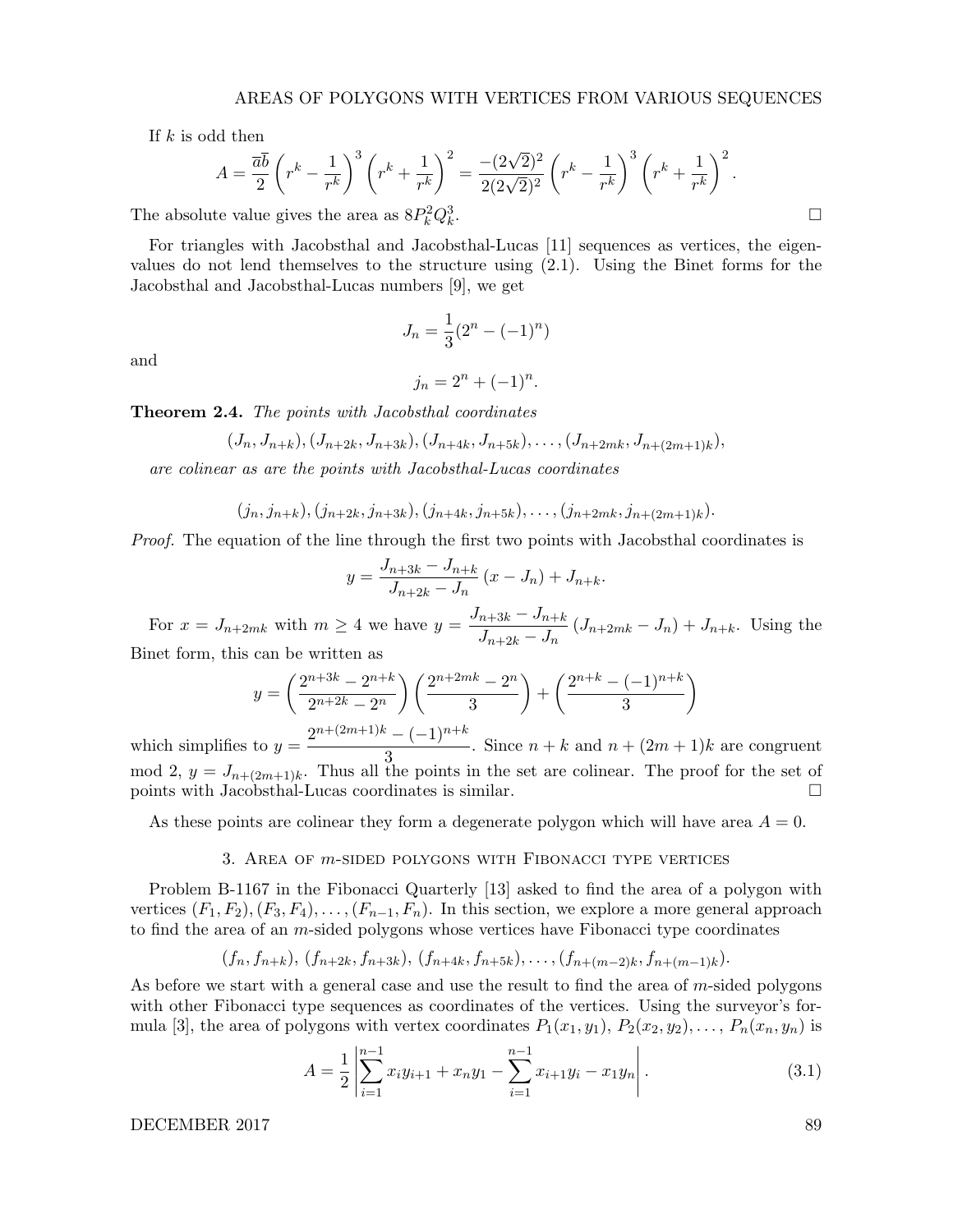## THE FIBONACCI QUARTERLY

Let  $f(n)$  be given by (2.1). Using equation (3.1), the area of an m-sided polygon can be expressed as

$$
A = \frac{1}{2} \Big( f(n) f(n+3k) + f(n+2k) f(n+5k) + \dots + f(n + (2m - 4)k) f(n + (2m - 1)k) + f(n + (2m - 2)k) f(n + k) - f(n + 2k) f(n + k) - f(n + 4k) f(n + 3k) - \dots - f(n + (2m - 2)k) f(n + (2m - 3)k) - f(n) f(n + (2m - 1)k) \Big).
$$

Reordering the terms, we have

$$
A = \frac{1}{2} \Big( [f(n)f(n+3k) - f(n+2k)f(n+k)]
$$
  
+ 
$$
[f(n+2k)f(n+5k) - f(n+4k)f(n+3k)] + ...
$$
  
+ 
$$
[f(n+(2m-4)k)f(n+(2m-1)k) - f(n+(2m-2)k)f(n+(2m-3)k)]
$$
  
+ 
$$
[f(n+(2m-2)k)f(n+k) - f(n)f(n+(2m-1)k)] \Big).
$$
 (3.2)

Note that the first  $(m-1)$  pairs have the form  $f(t)f(t+3k) - f(t+k)f(t+2k)$ . We evaluate these terms using equation (2.1),

$$
f(t)f(t+3k) - f(t+k)f(t+2k) = \left( ar^t + \frac{b(-1)^{t+1}}{r^t} \right) \left( ar^{t+3k} + \frac{b(-1)^{t+k+1}}{r^{t+3k}} \right)
$$

$$
- \left( ar^{t+k} + \frac{b(-1)^{t+k+1}}{r^{t+k}} \right) \left( ar^{t+2k} + \frac{b(-1)^{t+1}}{r^{t+2k}} \right)
$$

$$
= ab(-1)^{t+1} \left[ \frac{(-1)^k}{r^{3k}} + r^{3k} - \frac{1}{r^k} - \frac{(-1)^k}{r^k} \right].
$$

If  $k$  is odd, we have

$$
ab(-1)^{t+1}\left[\frac{-1}{r^{3k}}+r^{3k}-\frac{1}{r^k}+\frac{1}{r^k}\right]=ab(-1)^{t+1}\left(r^k+\frac{1}{r^k}\right)\left(r^{2k}-\frac{1}{r^{2k}}\right).
$$

For even  $k$ , we have

$$
ab(-1)^{t+1}\left[\frac{1}{r^{3k}}+r^{3k}-\frac{1}{r^k}-\frac{1}{r^k}\right]=ab(-1)^{t+1}\left(r^k-\frac{1}{r^k}\right)\left(r^{2k}-\frac{1}{r^{2k}}\right).
$$

There will be  $m-1$  of these terms. Note that t has the same parity as n.

The  $m<sup>th</sup>$  term of the area equation (3.2) is

$$
f(n + (2m - 2)k)f(n + k) - f(n + (2m - 1)k)f(n)
$$
  
=  $\left( ar^{n + (2m - 2)k} + \frac{b(-1)^{n+1}}{r^{n + (2m - 2)k}} \right) \left( ar^{n+k} + \frac{b(-1)^{n+k+1}}{r^{n+k}} \right)$   

$$
- \left( ar^{n + (2m - 1)k} + \frac{b(-1)^{n+k+1}}{r^{n + (2m - 1)k}} \right) \left( ar^{n} \frac{b(-1)^{n+1}}{r^{n}} \right)
$$
  
=  $ab(-1)^n \left[ (-1)^{k+1}r^{(2m-3)k} - \frac{1}{r^{(2m-3)k}} + r^{(2m-1)k} - \frac{(-1)^{k+1}}{r^{(2m-1)k}} \right].$ 

90 VOLUME 55, NUMBER 5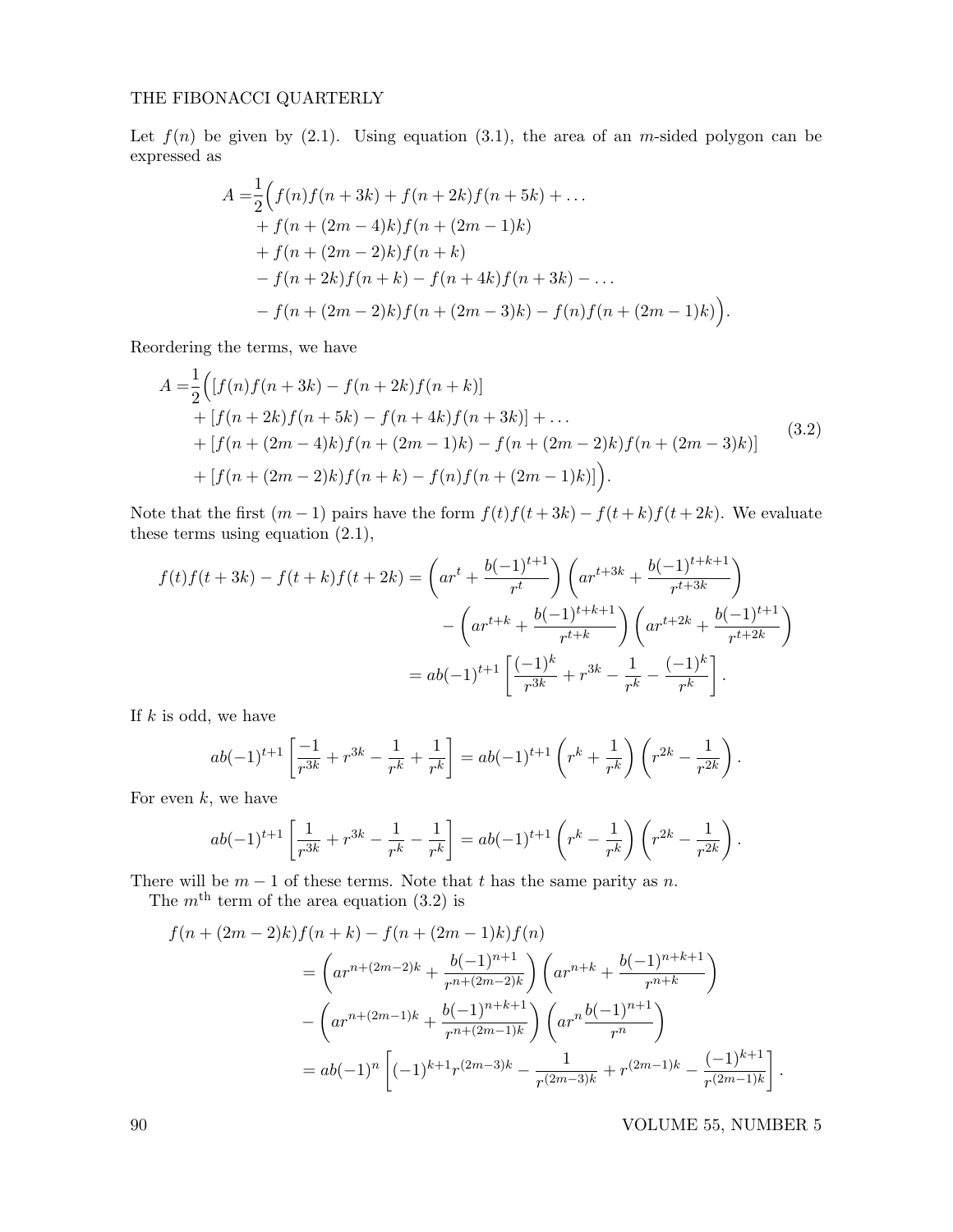If  $k$  is odd, we have

$$
ab(-1)^n \left[ r^{(2m-3)k} - \frac{1}{r^{(2m-3)k}} + r^{(2m-1)k} - \frac{1}{r^{(2m-1)k}} \right]
$$
  
=  $ab(-1)^n \left( r^k + \frac{1}{r^k} \right) \left( r^{(2m-2)k} - \frac{1}{r^{(2m-2)k}} \right).$ 

If  $k$  is even, we have

$$
ab(-1)^n \left[ -r^{(2m-3)k} - \frac{1}{r^{(2m-3)k}} + r^{(2m-1)k} + \frac{1}{r^{(2m-1)k}} \right]
$$
  
=  $ab(-1)^n \left( r^k - \frac{1}{r^k} \right) \left( r^{(2m-2)k} - \frac{1}{r^{(2m-2)k}} \right).$ 

Therefore, using  $(-1)^{t+1} = (-1)^{n+1}$ , the formula for the area of a polygon with m sides and vertices  $(f(n), f(n+k)), (f(n+2k), f(n+3k)), \cdots, (f(n+(2m-2)k), f(n+(2m-1)k))$  will be as follows. If  $k$  is even, we have

$$
\frac{1}{2}\left|(-1)^{n+1}\right| \left| ab \left[ (m-1) \left( r^k - \frac{1}{r^k} \right) \left( r^{2k} - \frac{1}{r^{2k}} \right) - \left( r^k - \frac{1}{r^k} \right) \left( r^{(2m-2)k} - \frac{1}{r^{(2m-2)k}} \right) \right] \right|.
$$
\n(3.3)

If  $k$  is odd, the result is

$$
\frac{1}{2}\left|(-1)^{n+1}\right|\left|ab\left[(m-1)\left(r^k+\frac{1}{r^k}\right)\left(r^{2k}-\frac{1}{r^{2k}}\right)-\left(r^k+\frac{1}{r^k}\right)\left(r^{(2m-2)k}-\frac{1}{r^{(2m-2)k}}\right)\right|\right|.\tag{3.4}
$$

**Theorem 3.1.** The area for any m-sided polygon with Fibonacci coordinates

$$
(F_n, F_{n+k}), (F_{n+2k}, F_{n+3k}), (F_{n+4k}, F_{n+5k}), \ldots, (F_{n+(m-2)k}, F_{n+(m-1)k})
$$

is given by

$$
\frac{1}{2} \Big| (m-1) F_k F_{2k} - F_k F_{(2m-2)k} \Big|.
$$

The area for any m-sided polygon with Lucas coordinates

$$
(L_n, L_{n+k}), (L_{n+2k}, L_{n+3k}), (L_{n+4k}, L_{n+5k}), \ldots, (L_{n+(m-2)k}, L_{n+(m-1)k})
$$

is given by

$$
\frac{5}{2}\Big|(m-1)F_kF_{2k} - F_kF_{(2m-2)k}\Big|.
$$

The proof follows directly from equations (2.3), (2.4), (3.3) and (3.4).

**Theorem 3.2.** The area for any m-sided polygon with Pell coordinates

$$
(P_n, P_{n+k}), (P_{n+2k}, P_{n+3k}), (P_{n+4k}, P_{n+5k}), \ldots, (P_{n+(m-2)k}, P_{n+(m-1)k})
$$
  
bu

is given by

$$
\frac{1}{2}\Big|(m-1)P_kP_{2k}-P_kP_{(2m-2)k}\Big|.
$$

The area for any m-sided polygon with Pell-Lucas coordinates

$$
(Q_n, Q_{n+k}), (Q_{n+2k}, Q_{n+3k}), (Q_{n+4k}, Q_{n+5k}), \ldots, (Q_{n+(m-2)k}, Q_{n+(m-1)k})
$$
  
is given by

$$
4|(m-1)P_kP_{2k}-P_kP_{(2m-2)k}|.
$$

The proof follows directly from equations (2.5), (2.6), (3.3) and (3.4).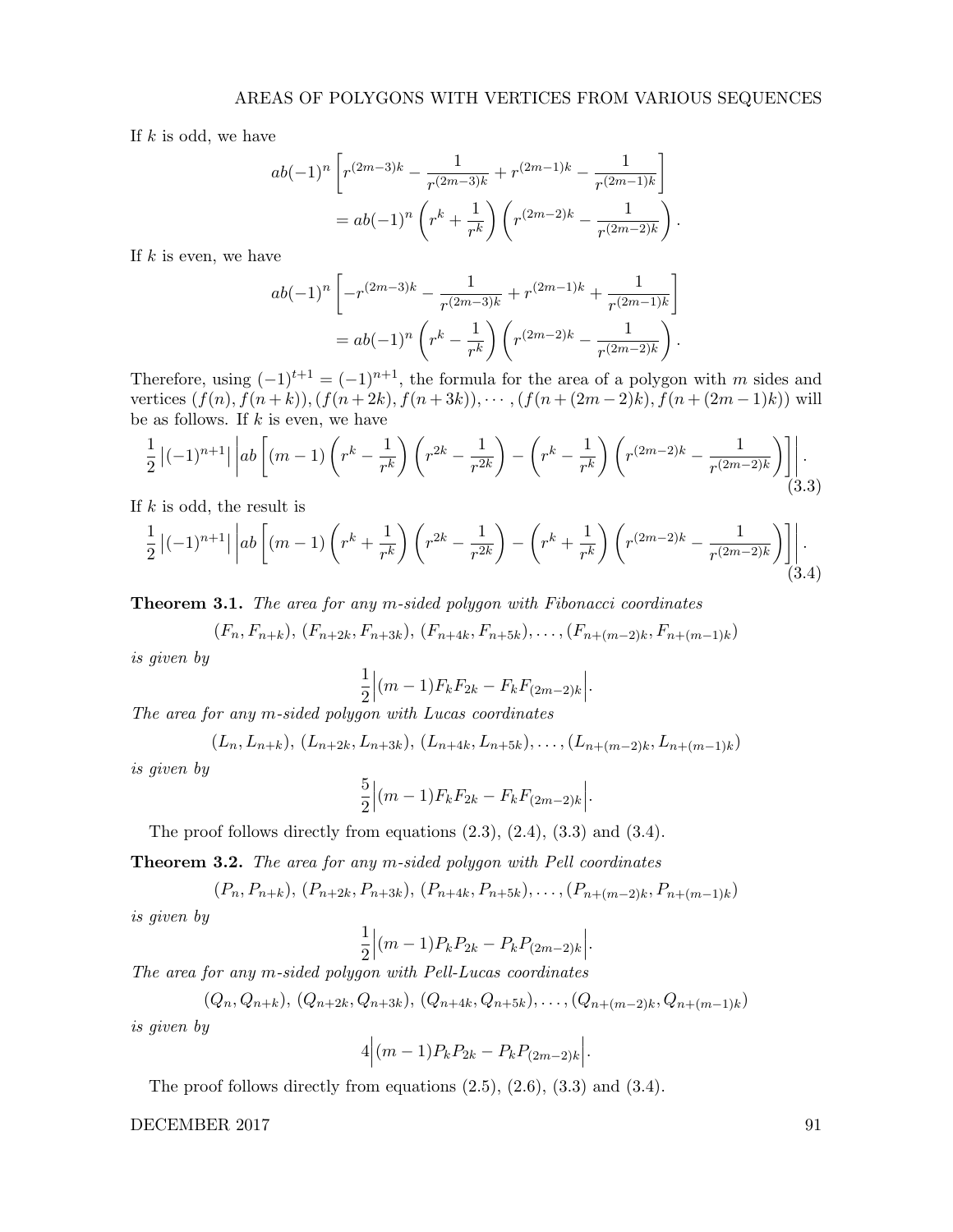Theorem 3.3. The area for any m-sided polygon with generalized Fibonacci coordinates

$$
(G_n, G_{n+k}), (G_{n+2k}, G_{n+3k}), (G_{n+4k}, G_{n+5k}), \ldots, (G_{n+(m-2)k}, G_{n+(m-1)k})
$$

is given by

$$
\frac{s^2 + st - t^2}{2} \Big| (m - 1) F_k F_{2k} - F_k F_{(2m-2)k} \Big|.
$$

The proof follows directly from equations (2.3), (2.4), (3.3) and (3.4).

### 4. Triangles with Polygonal Number Co-ordinates

The general polygonal numbers are defined by the formula [6]

$$
P_n^{(r)} = \frac{n(n(r-2) - (r-4))}{2}, \text{ for } r \ge 3.
$$

**Theorem 4.1.** The area of any triangle with polygonal number vertices  $(P_n, P_{n+k})$ ,  $(P_{n+2k}, P_{n+3k})$ and  $(P_{n+4k}, P_{n+5k})$  is

$$
A = 4(r-2)^2 k^4.
$$
 (4.1)

Proof. Analogous to the proof of the Fibonacci case, the area is the absolute value of the determinant

$$
A = \frac{1}{2} \begin{vmatrix} P_{n+2k} - P_n & P_{n+3k} - P_{n+k} \\ P_{n+4k} - P_n & P_{n+5k} - P_{n+k} \end{vmatrix}
$$

which upon expansion yields the following.

$$
A = \frac{1}{2} ((P_{n+2k} - P_n)(P_{n+5k} - P_{n+k}) - (P_{n+4k} - P_n)(P_{n+3k} - P_{n+k}))
$$
  
\n
$$
= \frac{1}{2} [(k[(r-2)(2n+2k) - (r-4)])(2k[(r-2)(2n+6k) - (r-4)])
$$
  
\n
$$
- (k[(r-2)(2n+4k) - (r-4)])(2k[(r-2)(2n+4k) - (r-4)])]
$$
  
\n
$$
= \frac{1}{2} [(2k^2[(r-2)^2(4n^2+16nk+12k^2) + (r-4)^2 - (r-4)(r-2)(4n+8k)])
$$
  
\n
$$
- (2k^2[(r-2)^2(4n^2+16nk+16k^2) + (r-4)^2 - (r-4)(r-2)(4n+8k)])
$$
  
\n
$$
= -\frac{8k^4(r-2)^2}{2}.
$$
 (4.2)

The area of the triangle is therefore  $A = 4(r-2)^2k^4$ .

## 5. Area of m-sided polygons with Polygonal Number Co-ordinates

The following table summarizes results for the area of triangles, quadrilaterals, pentagons, hexagons and heptagons using polygonal vertices in the given pattern.

| $\mathfrak{m}$ | Triangular       | Square   | Pentagonal       | Hexagonal | Heptagonal        |
|----------------|------------------|----------|------------------|-----------|-------------------|
| 3              | $4k^4$           | $16k^4$  | 36k <sup>4</sup> | $64k^4$   | 100k <sup>4</sup> |
| $\overline{4}$ | 16k <sup>4</sup> | $64k^4$  | $144k^4$         | $256k^4$  | $400k^4$          |
| 5              | 40k <sup>4</sup> | $160k^4$ | $360k^4$         | $640k^4$  | $1000k^4$         |
| 6              | $80k^4$          | $320k^4$ | $720k^4$         | $1280k^4$ | $2000k^4$         |
| $\overline{ }$ | $140k^4$         | $560k^4$ | $1260k^4$        | $2240k^4$ | $3500k^4$         |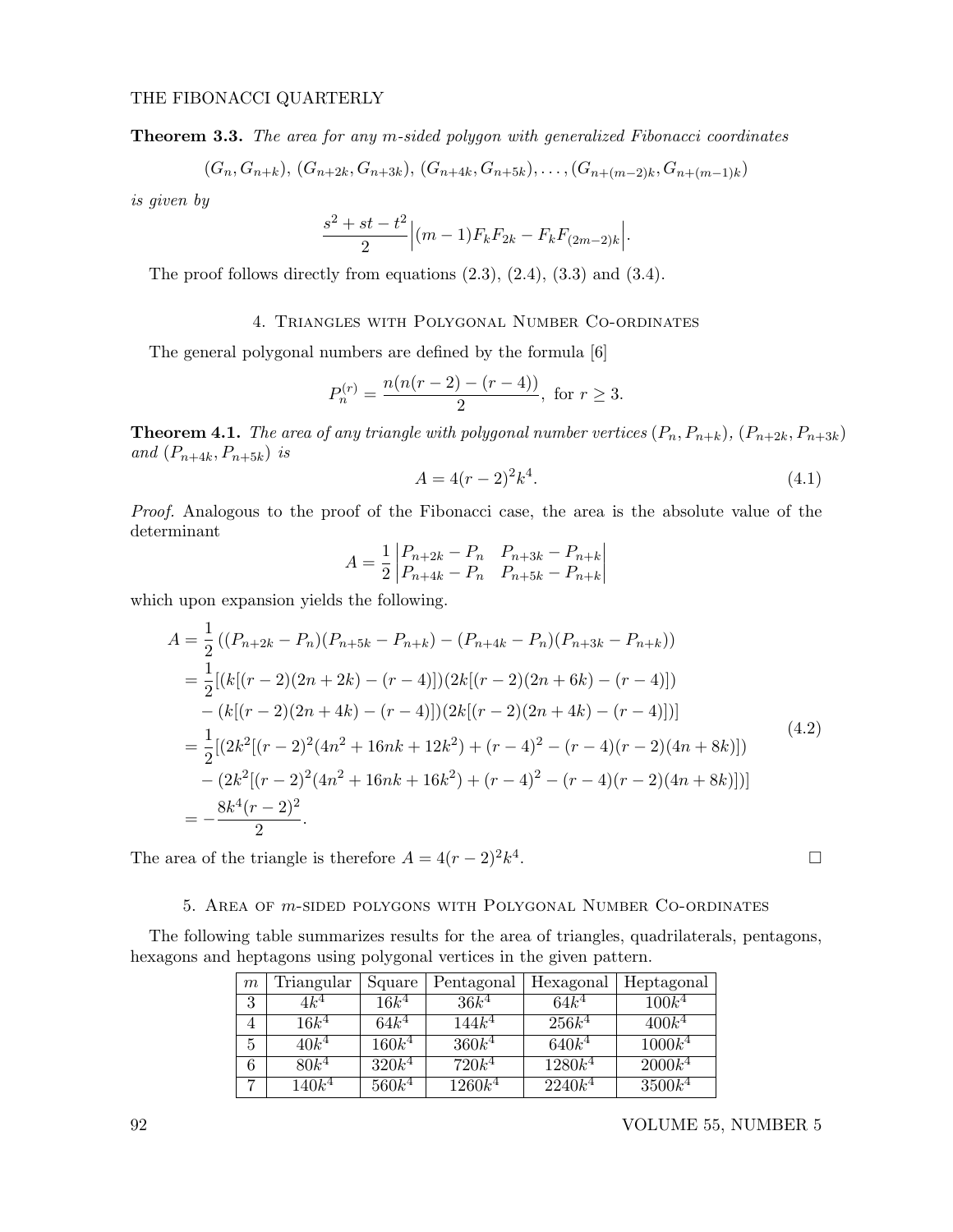#### AREAS OF POLYGONS WITH VERTICES FROM VARIOUS SEQUENCES

Note that the coefficients of the m-sided polygon is 4 times the sequence  $\{1, 4, 10, 20, 35, ...\}$  which can be written as  $\frac{m(m-1)(m-2)}{6}$  and is the general term for the tetrahedral (or triangle pyramid) number sequence having OEIS number A000292 [14]. This leads to a conjecture which is answered by

**Theorem 5.1.** The area of any m-sided polygon  $(m \geq 3)$  with polygonal number vertices

$$
(P_n, P_{n+k}), (P_{n+2k}, P_{n+3k}), \ldots, (P_{n+(2m-2)k}, P_{n+(2m-1)k})
$$

is 
$$
\frac{4m(m-1)(m-2)(r-2)^2k^4}{6}
$$
.

Proof. For the general case, it is convenient to re-write (3.1) as

$$
\frac{1}{2} \left| \sum_{i=1}^{m-1} x_i y_{i+1} + x_m y_1 - \sum_{i=1}^{m-1} x_{i+1} y_i - x_1 y_m \right|.
$$
 (5.1)

The proof is based on induction on m. The statement has been shown to be true for  $m = 3$ . Assume that the area of a polygon with  $m = t$  is  $\frac{4t(t-1)(t-2)(r-2)^2k^4}{a}$  $\frac{2}{\sqrt{6}}$ . Note that the area of the  $t + 1$  sided polygons will be the area of the t sided polygon plus the area of the triangle with coordinates  $(P_n, P_{n+k}), (P_{n+(2t-2)k}, P_{n+(2t-1)k})$  and  $(P_{2t}, P_{n+(2t+1)k})$  which is

$$
A = \frac{1}{2} \begin{vmatrix} P_{n+(2t-2)k} - P_n & P_{n+(2t-1)k} - P_{n+k} \\ P_{n+(2t)k} - P_n & P_{n+(2t+1)k} - P_{n+k} \end{vmatrix}.
$$

On expansion, this yields

$$
A = \frac{1}{2} \left( (P_{n+(2t-2)k} - P_n)(P_{n+(2t+1)k} - P_{n+k}) - (P_{n+(2t-1)k} - P_{n+k})(P_{n+(2t-1)k} - P_{n+k}) \right)
$$
  
\n
$$
= \frac{1}{2} [(t-1)k[2(r-2)((t-1)k+n) - (r-4)]kt[2(r-2)((t+1)k+n) - (r-4)]
$$
  
\n
$$
-k(t-1)[2(r-2)(tk+n) - (r-4)]kt[2(r-2)(tk+n) - (r-4)]
$$
  
\n
$$
= \frac{1}{2}k^2t(t-1)[[2(r-2)((t-1)k+n) - (r-4)][2(r-2)((t+1)k+n) - (r-4)]
$$
  
\n
$$
-[2(r-2)(tk+n) - (r-4)][2(r-2)(tk+n) - (r-4)]
$$
  
\n
$$
= \frac{1}{2}k^2t(t-1)(-4(r-2)^2k^2) = \frac{-4(r-2)^2k^4(t-1)(3t)}{6}.
$$

The absolute value yields

$$
\frac{4(r-2)^2k^4(t-1)(3t)}{6}.
$$

Adding this area to the t-sided polygon gives the area of the  $t + 1$ -sided polygon as

$$
\frac{4(t+1)(t)(t-1)(r-2)^2k^4}{6}
$$

as required.  $\Box$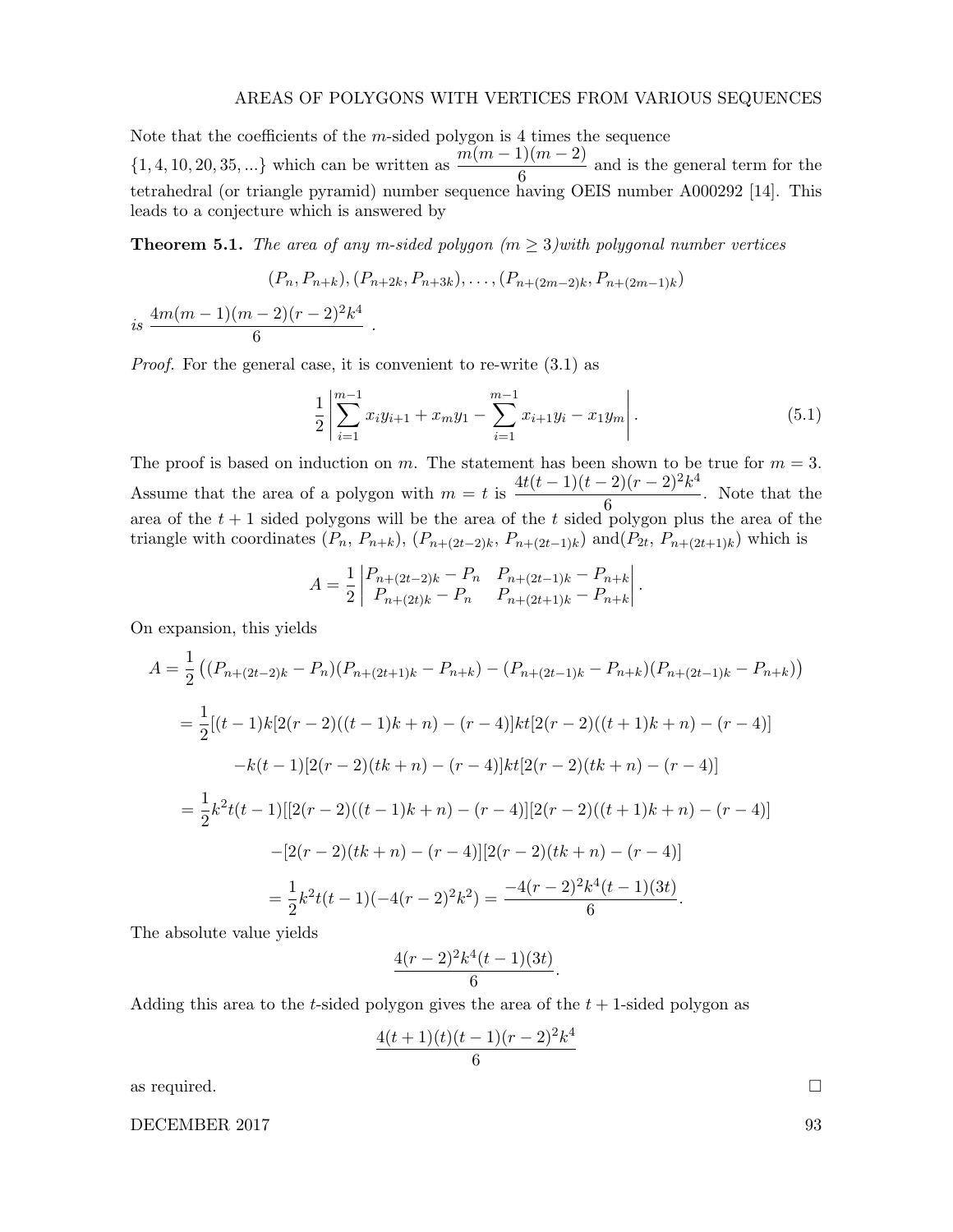## THE FIBONACCI QUARTERLY

### 6. Concluding Comments

Whereas the second order sequences seem to lend themselves to obtainable formulas for polygonal areas, the third order sequences do not appear to be as obliging. For example, three popular third order sequences yield the following areas of triangle with the indicated sequential coordinates.

| $\boldsymbol{k}$ | Tribonacci                                                 | Perrin                                                                   | Padovan           |
|------------------|------------------------------------------------------------|--------------------------------------------------------------------------|-------------------|
| $\mathbf{1}$     | 3                                                          | $\frac{9}{2}$                                                            | $\theta$          |
| $\overline{2}$   | 64                                                         | $\frac{47}{2}$                                                           | $\mathbf{1}$      |
| 3                | $849 = 3(283)$                                             | $\frac{31}{9}$                                                           | $15 = 3 \cdot 5$  |
| $\overline{4}$   | $23360 = 5.64.73$                                          | $\frac{298}{2} = 149$                                                    | $44 = 4 \cdot 11$ |
| $\overline{5}$   | $509729 = 11 \cdot 149 \cdot 311$                          | $\frac{1629}{2} = \frac{9 \cdot 181}{2}$                                 | $95 = 5 \cdot 19$ |
| 6                | $10049160 = 3 \cdot 5 \cdot 8 \cdot 11 \cdot 23 \cdot 331$ | $\frac{9640}{2} = \frac{5 \cdot 8 \cdot 241}{2} = 4820$ 810 = 2 · 5 · 81 |                   |

Area of Triangles with  $n = 1$  and the indicated value for k.

Comparing the Perrin numbers with the Padovan numbers yields no patterns. Nor does a comparison of the Tribonacci numbers with themselves. We leave the investigation of the quadrilateral cases to the interested reader.

### **ACKNOWLEDGMENTS**

We would like to thank the reviewer for a very careful reading of the original version and numerous helpful suggestions.

### **REFERENCES**

- [1] H. Anton, I. Bevins and S. Davis, Calculus, John Wiley and Sons, Inc., 2009.
- [2] M. Bicknell, A primer on the Pell sequence and related sequences, Fibonacci Quart. 13 (1975), no. 4, 345–349. MR 0387173
- [3] B. Braden, The surveyor's area formula, The College Mathematics Journal 17 (1986), no. 4, 326–337.
- [4] Z. Čerin and G-M. Gianella, *Triangles with coordinates of vertices from Pell and Pell-Lucas numbers*, Rend. Circ. Mat. Palermo (2) Suppl. (2008), no. 80, 65–73. MR 2809920